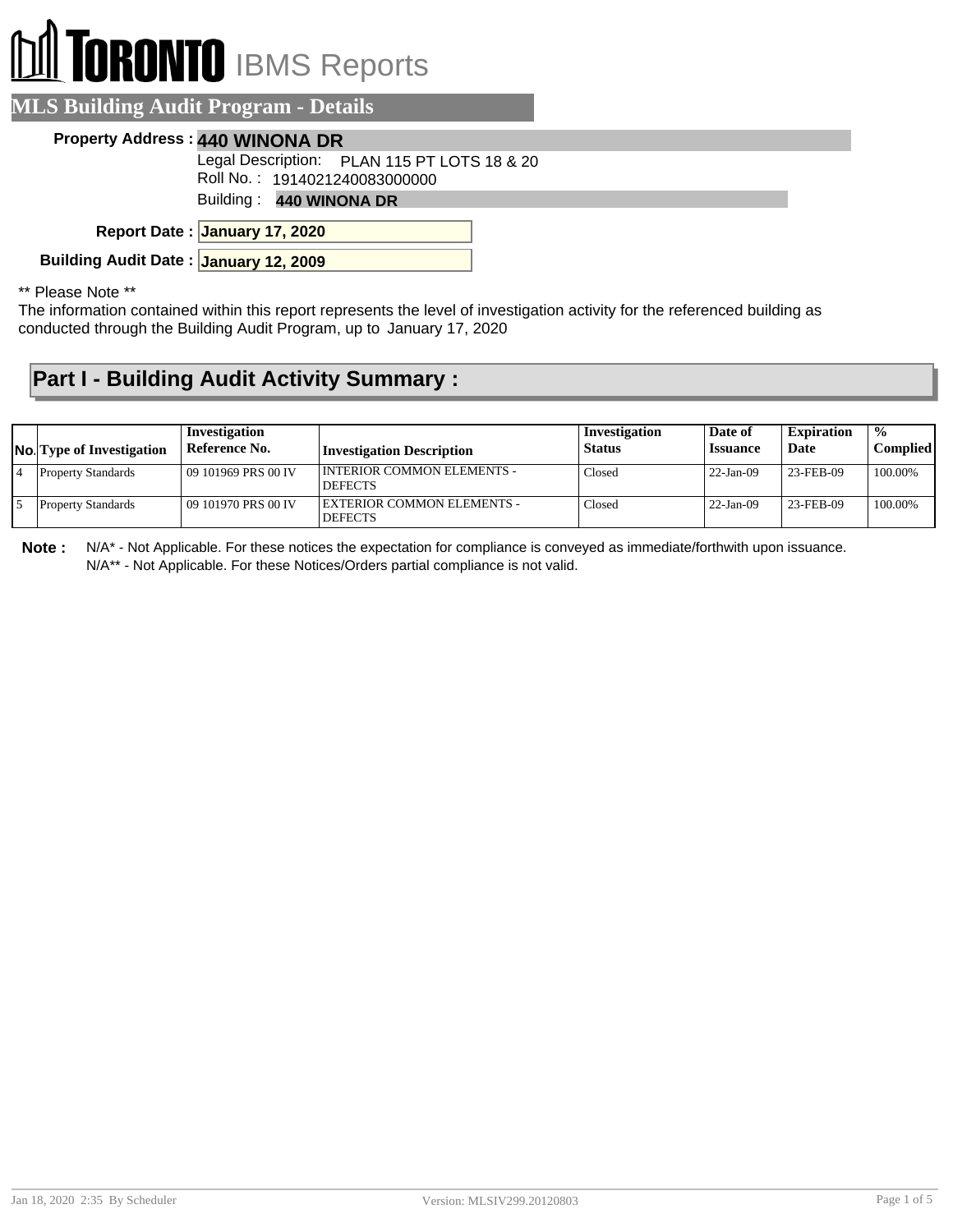## **Part II - Building Audit Details for Property Standards Orders :**

|    | Type of<br><b>No. Investigation</b> | Investigation<br>Reference No.             | <b>Investigation Description</b>                                 | Investigation Date of<br>Status | <b>Issuance</b> | Expiration<br>Date | <b>Next Scheduled</b><br><b>Inspection Date</b> |
|----|-------------------------------------|--------------------------------------------|------------------------------------------------------------------|---------------------------------|-----------------|--------------------|-------------------------------------------------|
| 15 | Property Standards                  |                                            | 09 101970 PRS 00 IV EXTERIOR COMMON ELEMENTS -<br><b>DEFECTS</b> | <b>Closed</b>                   | l 22-Jan-09     | 23-FEB-09          | 8-May-09                                        |
|    |                                     | No. of defects contained within the Order: |                                                                  |                                 |                 |                    |                                                 |

**0**

**No. of defects contained within the Order :**

**No. of defects that remain outstanding :**

|                | <b>Deficiency Details</b>                                                                                                                                                                                          |                        |                  |  |  |  |
|----------------|--------------------------------------------------------------------------------------------------------------------------------------------------------------------------------------------------------------------|------------------------|------------------|--|--|--|
| No.            | <b>Violation/Defect</b>                                                                                                                                                                                            | Location               | <b>Status</b>    |  |  |  |
|                | The required balcony guard(s) are not maintained in good repair.<br>Namely: Cracked balcony quard tempered glass panels. North and south elevations.                                                               | Balcony                | Closed           |  |  |  |
| $\overline{2}$ | The protective/decorative finish on the exterior surfaces is not being maintained in good repair.<br>Namely: Deteriorated paint finish on the balcony ceilings.                                                    | Balcony                | Closed           |  |  |  |
| 3              | The supporting member(s) of equipment/attachments appurtenant to the building are not<br>protected from the elements by paint/other protective coating, namely, the elctrical conduit is<br>missing a cover plate. | North Side of Building | Closed           |  |  |  |
| 4              | Cable boxes, or other similar structure and/or its supporting member is not maintained in good<br>repair.<br>Namely: Door covers are missing.                                                                      | North Side of Building | Closed           |  |  |  |
| 5.             | Exterior garbage containment area not screened.                                                                                                                                                                    | North Side of Building | Substantially Co |  |  |  |
| 6              | Openings in exterior wall not protected with suitable materials<br>Namely: Hole in wall. A brick is missing at grade level.                                                                                        | South Side of Building | Closed           |  |  |  |
|                | Exterior lighting fixtures or lamps are not maintained.<br>Namely: Defective light fixture.                                                                                                                        | South Side of Building | Closed           |  |  |  |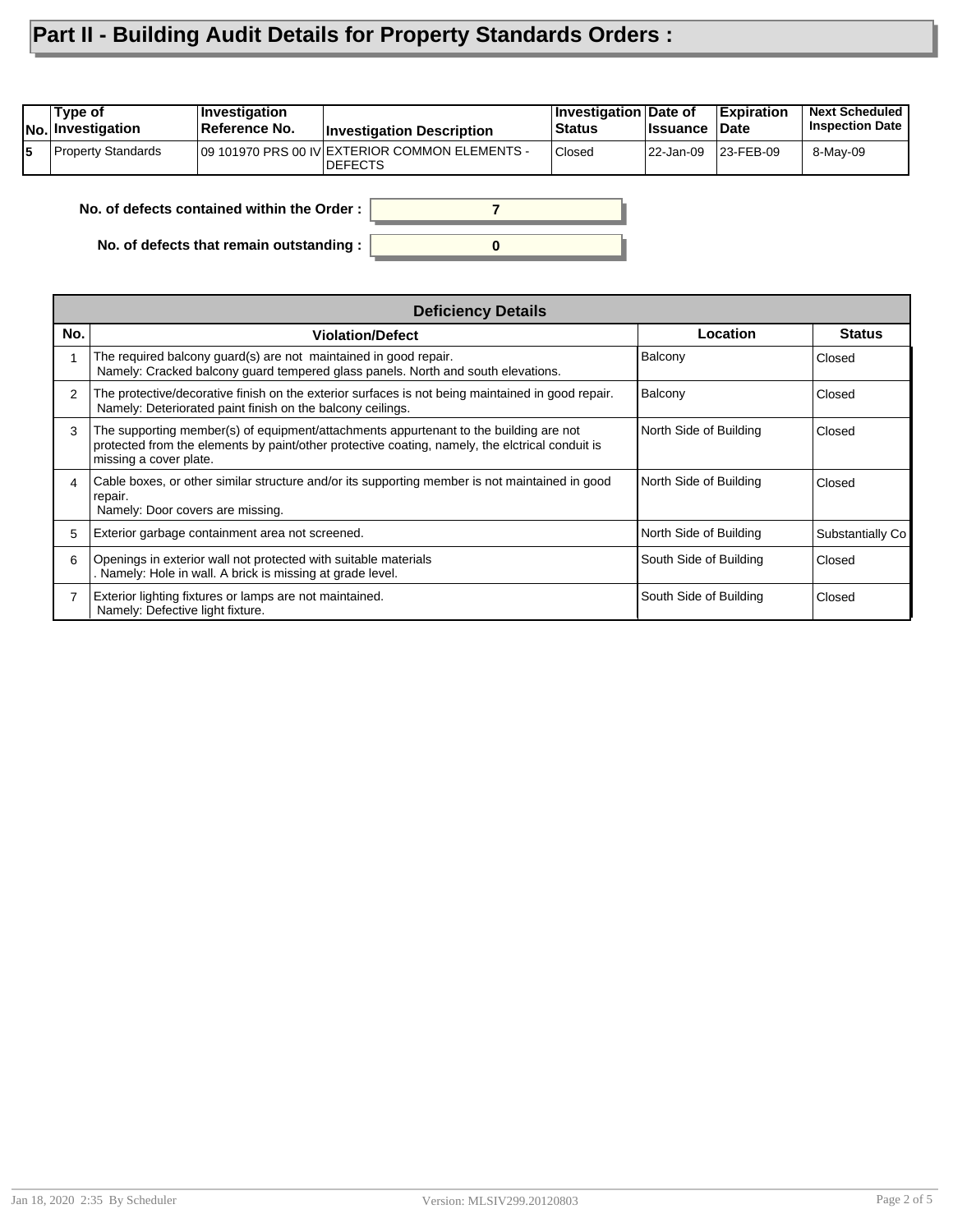|  | Tvpe of<br>No. Investigation | <b>Investigation</b><br>Reference No. | <b>Investigation Description</b>                                 | <b>Investigation Date of</b><br><b>Status</b> | <b>Issuance Date</b> | Expiration        | <b>Next Scheduled</b><br><b>Inspection Date</b> |
|--|------------------------------|---------------------------------------|------------------------------------------------------------------|-----------------------------------------------|----------------------|-------------------|-------------------------------------------------|
|  | Property Standards           |                                       | 09 101969 PRS 00 IV INTERIOR COMMON ELEMENTS -<br><b>DEFECTS</b> | Closed                                        | 22-Jan-09            | $ 23 - FEB - 09 $ | 8-May-09                                        |

| No. of defects contained within the Order: |  |
|--------------------------------------------|--|
| No. of defects that remain outstanding :   |  |

|                   | <b>Deficiency Details</b>                                                                                                                                                                                                                                                                  |                            |               |  |  |  |  |
|-------------------|--------------------------------------------------------------------------------------------------------------------------------------------------------------------------------------------------------------------------------------------------------------------------------------------|----------------------------|---------------|--|--|--|--|
| No.               | <b>Violation/Defect</b>                                                                                                                                                                                                                                                                    | Location                   | <b>Status</b> |  |  |  |  |
| 1                 | The minimum level of 200 lux (18.6 foot candles) is not being provided to the service, utility and/or<br>laundry rooms. Namely:<br>Boiler room                                                                                                                                             | Boiler Room                | Closed        |  |  |  |  |
| $\overline{2}$    | Wall(s) not maintained free of holes. Namely: Hole in wall behind door.- Electrical/Fire alarm room                                                                                                                                                                                        | <b>Electrical Room</b>     | Closed        |  |  |  |  |
| 3                 | The electrical fixtures are not maintained in good working order.<br>Namely: Cover plate missing. High Voltage Room.                                                                                                                                                                       | Electrical Room            | Closed        |  |  |  |  |
| 4                 | The average level of 50 lux (4.6 foot candles) is not being provided to the corridor(s.                                                                                                                                                                                                    | Hall                       | Closed        |  |  |  |  |
| 5                 | Exterior window(s) with broken/cracked glass.                                                                                                                                                                                                                                              | Laundry Room               | Closed        |  |  |  |  |
| 6                 | Previously finished surface(s) in the public area of the property is not maintained in good repair.<br>Namely: Deteriorated surface finish on walls and ceiling in the Laundry room.                                                                                                       | Laundry Room               | Closed        |  |  |  |  |
| $\overline{7}$    | The electrical receptacle are not maintained in good working order.<br>Namely: Electrical receptacle is defective, covered with tape.                                                                                                                                                      | Laundry Room               | Closed        |  |  |  |  |
| 8                 | The minimum level of 200 lux (18.6 foot candles) is not being provided in the laundry room.                                                                                                                                                                                                | Laundry Room               | Closed        |  |  |  |  |
| 9                 | The electrical connections are not maintained in good working order.<br>Namely: Light fixture is hanging from ceiling.                                                                                                                                                                     | Locker Room                | Closed        |  |  |  |  |
| 10                | The minimum level of 200 lux (18.6 foot candles) is not being provided to the service, utility and/or<br>laundry rooms. Namely:<br>Locker rooms.                                                                                                                                           | Locker Room                | Closed        |  |  |  |  |
| 11                | Floor(s) and/or floor covering(s) not maintained free from trip or other hazardous condition.<br>Namely: Accumulation of discarded materials in the hallway of locker room.                                                                                                                | Locker Room                | Closed        |  |  |  |  |
| $12 \overline{ }$ | Wall(s) not maintained free of holes, cracks, damaged and deteriorated materials.<br>Namely: hole in wall, locker room.                                                                                                                                                                    | Locker Room                | Closed        |  |  |  |  |
| 13                | Ceiling not maintained free of holes, cracks, damaged and deteriorated materials.<br>Namely: Holes in ceiling, needs a cover plate or patch.                                                                                                                                               | Locker Room                | Closed        |  |  |  |  |
| 14                | The required guard(s) are not installed/maintained to comply with the Ontario Building Code,<br>namely; The openings through the guard do not prevent the passage of a spherical object having<br>a diameter of more than 100mm (4 inches).                                                | Stairway                   | Closed        |  |  |  |  |
| 15                | Floor(s) and/or floor covering(s) not maintained free from trip or other hazardous condition.<br>Namely: Storage of several bicycles in the lower level stairwell.                                                                                                                         | Stairway                   | Closed        |  |  |  |  |
| 16                | The (stairs, treads, risers, guards, handrails, and/or other appurtenant attachments) and/or their<br>supporting structural members are not maintained in good repair.<br>Namely: Deterioration of Terrazo finish on stair tread between the 3rd and 4th floor.                            | Stairway                   | Closed        |  |  |  |  |
| 17                | The required quard(s) are not installed/maintained to comply with the Ontario Building Code,<br>namely; The required guard is designed so that a member, attachment or opening between 100<br>mm (4 inches) and 900mm (35 inches) above the floor of the structure.                        | Stairway                   | Closed        |  |  |  |  |
| 18                | The required handrail(s) are not installed/maintained to comply with the Ontario Building Code,<br>namely; The required handrails are not provided on both sides of the stairs within the dwelling<br>unit, having a width of 1100mm (43 inches) or greater and having more than 2 risers. | Stairway                   | Closed        |  |  |  |  |
| 19                | The minimum level of 50 lux (4.6 foot candles) is not being provided to all passage and stairways<br>when in use.                                                                                                                                                                          | Stairway                   | Closed        |  |  |  |  |
| 20                | Floor(s) and/or floor covering(s) not maintained free from trip or other hazardous condition.<br>Namely: Floor mats in front of entrance of apt. door.                                                                                                                                     | <b>Throughout Building</b> | Closed        |  |  |  |  |
| 21                | Adequate artificial light is not being provided at all times to maintain the level of illumination.<br>Namely all floors except floor #3.                                                                                                                                                  | <b>Throughout Building</b> | Closed        |  |  |  |  |
| 22                | The electrical fixtures are not maintained in good working order.                                                                                                                                                                                                                          | <b>Throughout Building</b> | Closed        |  |  |  |  |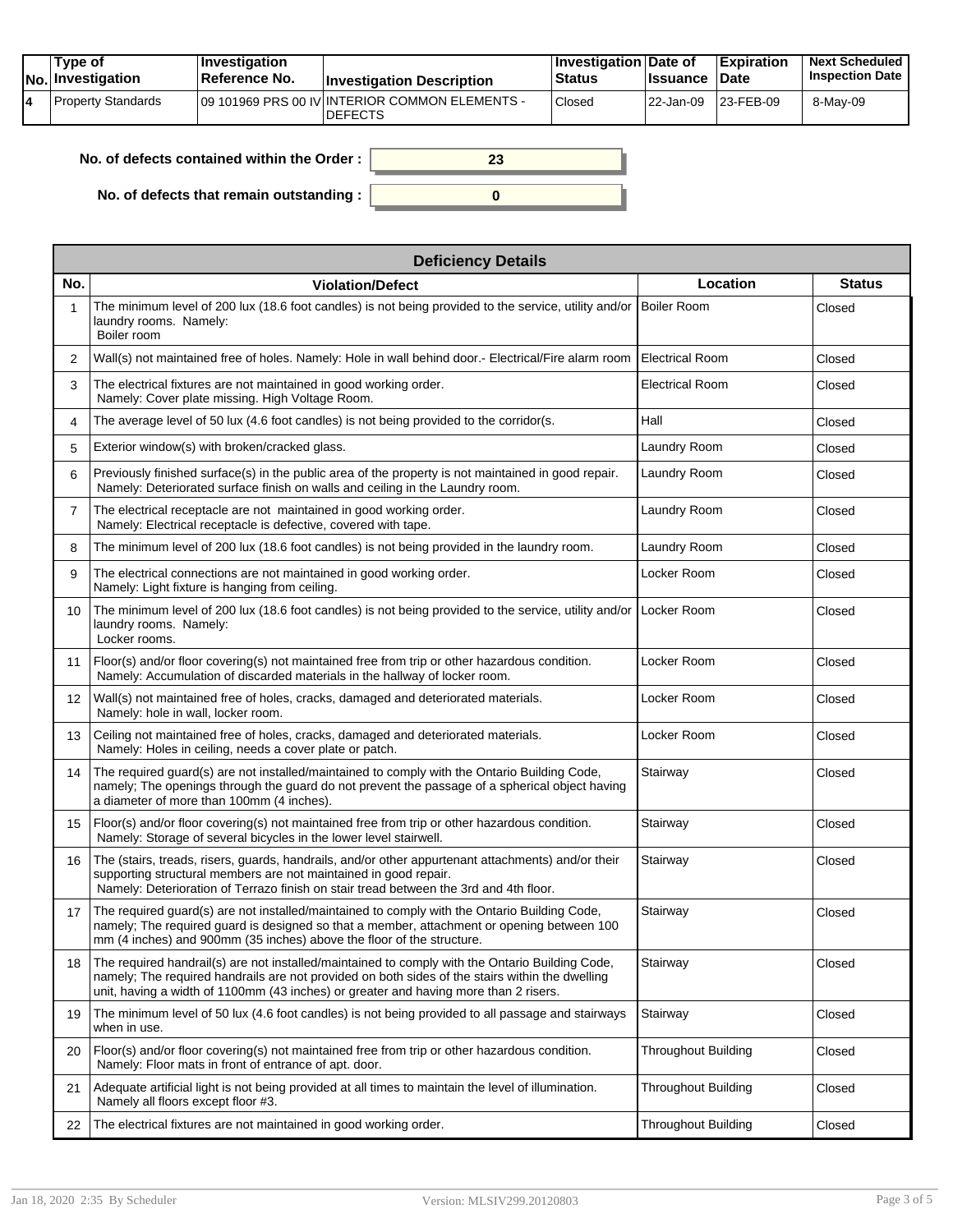| 23 The required guard(s) are not installed/maintained to comply with the Ontario Building Code,<br>Inamely: The open side of the interior/exterior stairs is protected by a quard that is less than 900<br>mm (35 inches) in height.<br>Namely: The height of the landing guards in both stairways is less than 42 inches. | <b>Throughout Property</b> | Closed <sup>'</sup> |
|----------------------------------------------------------------------------------------------------------------------------------------------------------------------------------------------------------------------------------------------------------------------------------------------------------------------------|----------------------------|---------------------|
|                                                                                                                                                                                                                                                                                                                            |                            |                     |